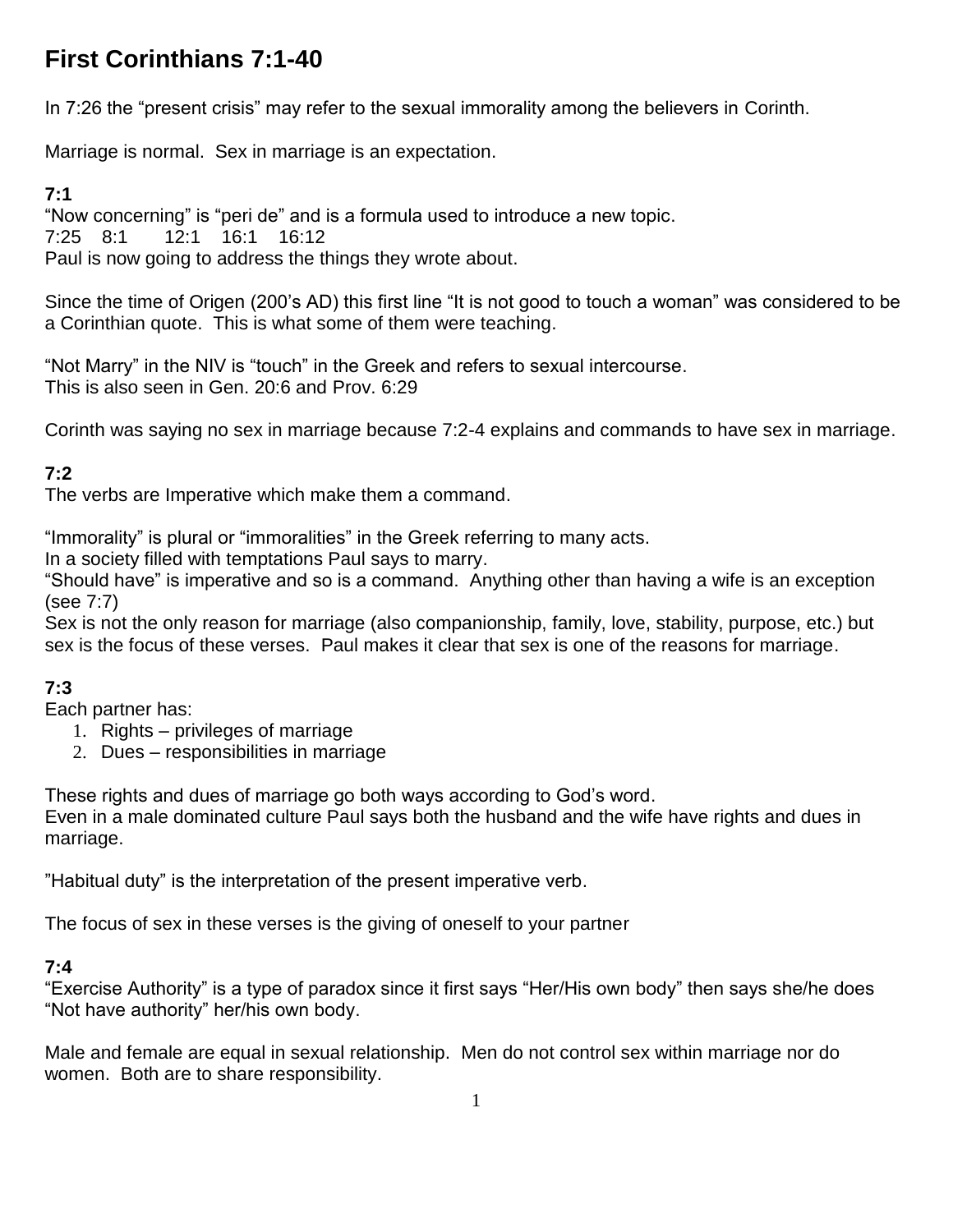Sex is indispensable in marriage according to the Word of God.

Sex is not an option but is expected and normal.

Sex is not bad nor is it spiritually defiling.

A person can have a prayer life and a sex life in a marriage relationship.

Paul is telling the Corinthians that this is part of the normal life.

Sex is not a non-spiritual activity.

#### **7:5**

"devote yourself" is  $\sigma \chi_0 \lambda \alpha \sigma \eta \tau \epsilon$  and means "you may have leisure" for prayer. Notice "mutual consent". This means before a husband or a wife turns to a time of prayer and takes time away from sexual intercourse there should be mutual consent or agreement from the other partner.

"Do not Deprive" in the Greek indicates that depriving is occurring. The Greek says "Stop depriving"

#### **7:6**

"As a concession" cannot be Paul referring to the imperative verbs of 7:2-4 where he just finished saying you must be having sex in a married relationship.

The concession he makes is in 7:5.

Here he states his concession or his half way point for those who want to pray and not be interrupted with sex. Paul says that if both partners agree there can be a time set aside for prayer with no sexual relationship. The criteria are:

- 1. Both agree
- 2. Only for a set period of time

So if both do not agree to the time of prayer the other partner cannot say no to sex.

Also, it can only be for a set time. In other words one partner cannot devote themselves to prayer for the rest of their life and refrain from sex.

## **7:7**

Jewish men were required to be married and have children In the Talmud: "Any man who has no wife is no proper man" Rabbis taught men should be married by age 20 or else upset God

Was Paul married before his conversion? Had his wife left him when he became a believer? Had his wife died? Had Paul always been single?

#### **First Corinthians 7:17-24**

Guiding Principle:

Live out your Christian life where you were at when God called you. Stay where you are and do not think changing your circumstances will change you spiritually.

Mixed marriage is the topic but the theme becomes –

- 1) Living at peace (7:15) and
- 2) Staying where you are (7:17)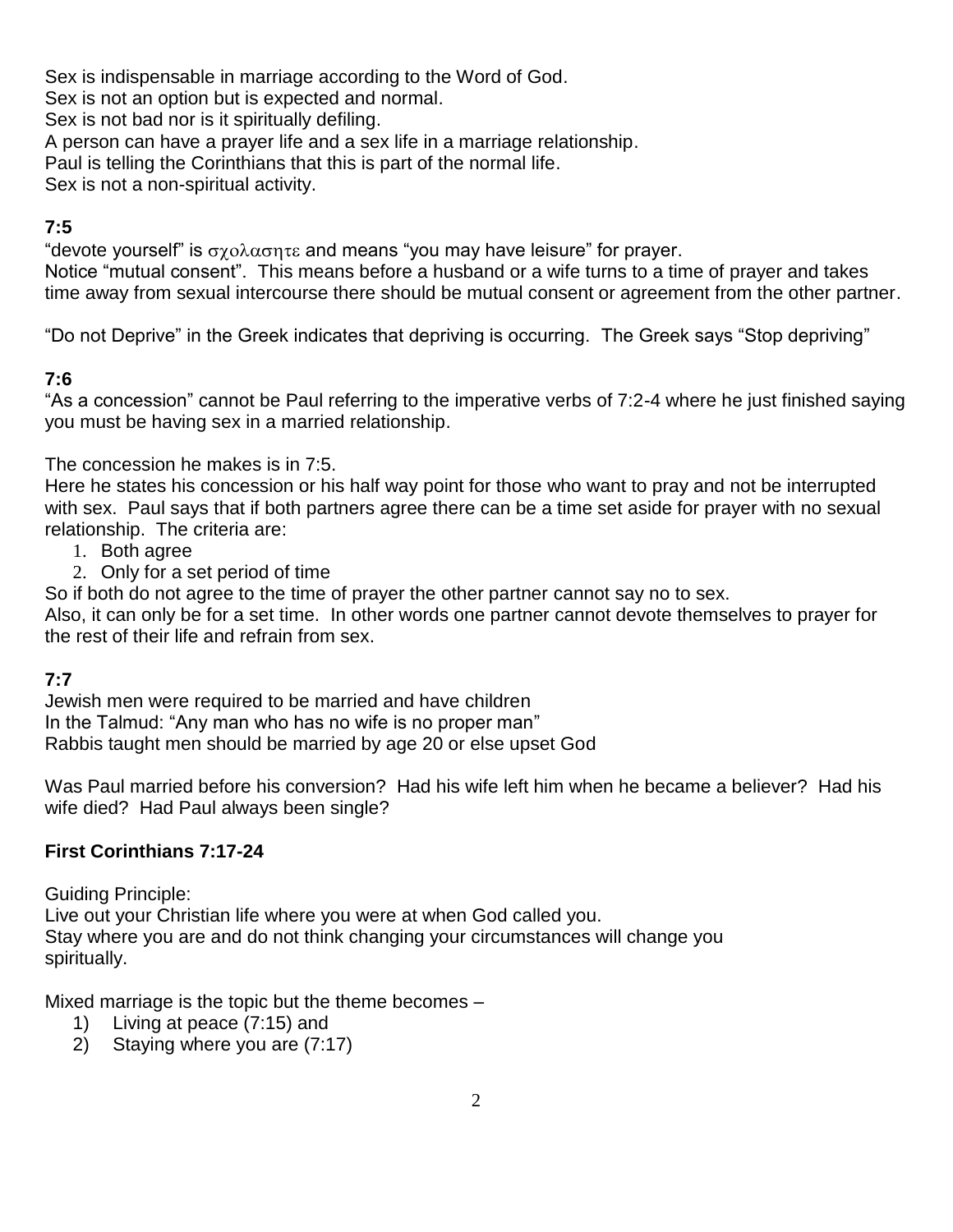Point: Do not think you are more spiritual by changing your physical situation

So, 7:1 "Good not to marry ("touch") was the Corinthian's attempt to be more spiritual by changing their natural principles, laws and institutions.

In Christ your relationship with God is altered completely at the point of salvation or "calling".

There is nothing more to do and nothing to improve your spiritual condition.

Leaving your wife (husband), your career, etc. will not make your spiritual experience better.

Instead, because of your relationship with God you have a transforming presence in your marriage, workplace, relationships, etc.

Paul will now illustrate this with two other examples:

- 1) Circumcision here in Corinth it is a sociological issue and not a religious issue like in Galatia.
- 2) Slavery

These examples are used to support his statements concerning:

- 1) Sex in marriage
- 2) Marriage to a non-believer

The Point remains: Do not change these (sex, marriage) in an attempt to improve your spiritual life.

"καλεω" or "calling" is used 8x (the noun "κλησις" is used 1x)

"Calling" is used:

- 1) with each condition listed: circumcised, uncircumcised, slave, free
- 2) with the imperative "remain"

Outline of Paul's argument:

- 1) The term "call" describes the born again experience.
- 2) The "call" came to people in any one of many social situations.
- 3) These two realities (saved as a member of the kingdom of God and a citizen with natural responsibilities and needs) overlap in a variety of issues and circumstances:
	- a. Since God calls people while they are in any and every social situation this proves that the social or natural situation is irrelevant
	- b. Since the social situation (marriage, Jew, slave, business man) is irrelevant at the time of the call it remains irrelevant after the call.
	- c. But, since these social situations are irrelevant then if change does occur (slave becomes free, career changes, etc.) then this change is also irrelevant in light of your spiritual condition.

**7:17**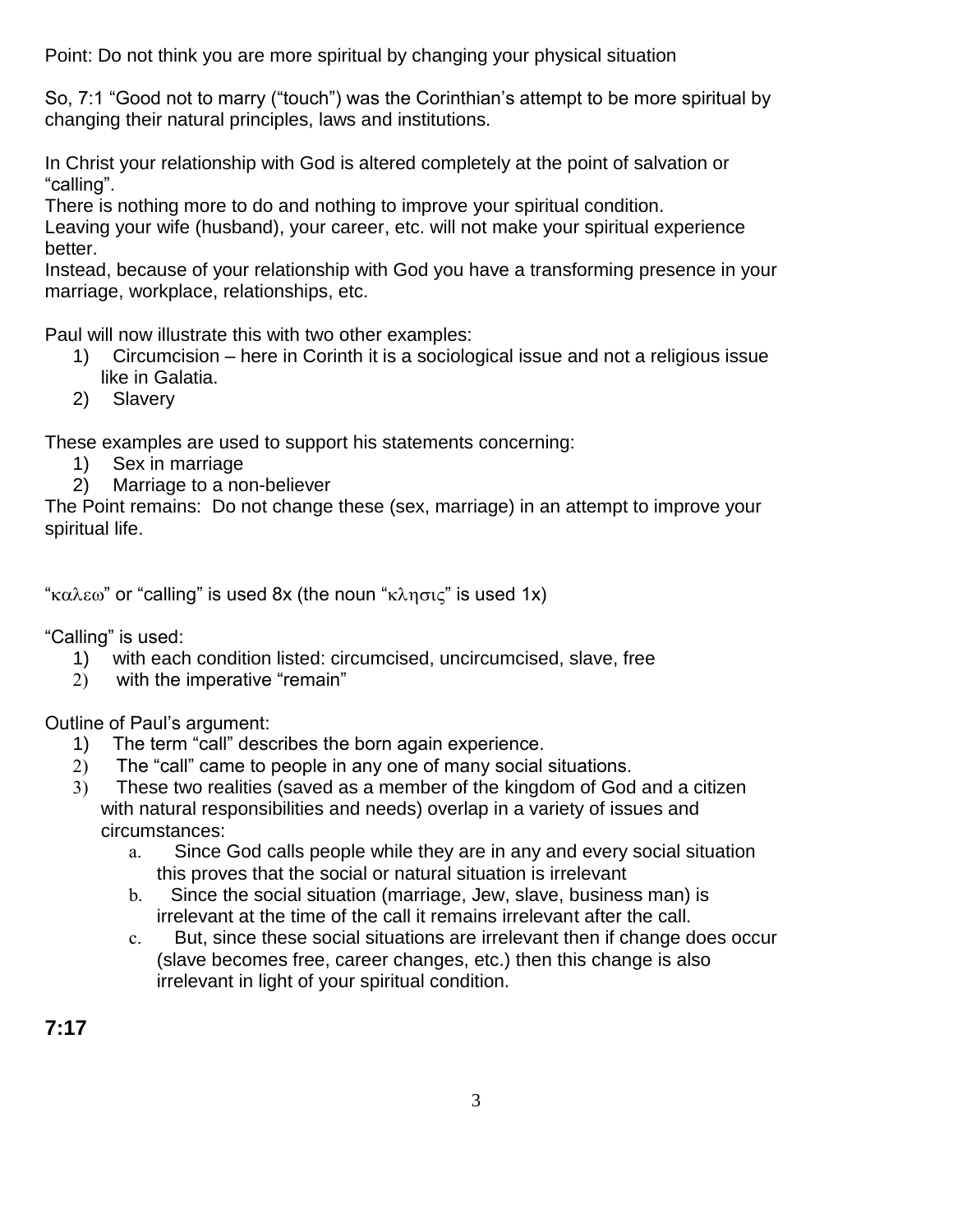"**Nevertheless**" refers back to verse 15 where an exception was made to marriage with the unbeliever leaving. "Nevertheless" then returns to Paul's point that change in circumstances is not to be sought due to a person having become a Christian.

| $\epsilon$<br>Only           | μn                     | εκαστω<br>to each  | $\omega$                | μεμερικεν<br>as        | has divided | $\Omega$           | κυριος<br>the Lord          | εκαστον<br>each           |
|------------------------------|------------------------|--------------------|-------------------------|------------------------|-------------|--------------------|-----------------------------|---------------------------|
| $ω$ ς<br>as                  | κεκληκεν<br>has called |                    | θεος<br>$\Omega$<br>God |                        |             | Ουτως<br><b>SO</b> | περιπατειτω<br>let him walk |                           |
| $\kappa \alpha \iota$<br>And | Ουτως<br><b>SO</b>     | $\epsilon v$<br>ın | ταις<br>the             | εκκλησιαις<br>churches |             | πασαις<br>all      |                             | διατασσομαι.<br>I command |

"**Retain**" or "**Remain**" is imperative and so is a command. It is the word " $\pi \epsilon \rho_1 \pi \alpha \tau \epsilon \tau \omega$ " and means "to make one's way, to make progress, to make due use of ones opportunity, to regulate one's life, to conduct one's self"

This verse sets forth the basic principle:

"Live out your Christian life where you were at when God called you!

Gal. 3:28 states a similar principle: It does not matter if you are a Jew, Greek, male, female, slave or free. You are fine.

This same principle is restated at the end of this argument in 7:24: "Each man, as responsible to God, should remain in the situation God called him to."

Paul's concern is not that the people cannot change their position in life but that they not change it due to poor theology.

Paul is telling them that they can live out their natural lives without damaging their spiritual life.

It is proper to live out your natural life

Two areas they are to live their Christian life:

- 1. That **assigned** It is the word " $\mu$  $\mu$  $\mu$  $\alpha$  we ard means "to part, too apportion a share, to deal, to distribute, to give.
- 2. The one **called** to  $-$  It is the word " $\kappa \in \mathbb{R}$  it is a reference to being called to partake in divine blessing of redemption or salvation.

#### **7:18**

#### **7:19**

An incredible statement by Paul the former Pharisee.

But Paul cannot let this be turned into a statement like "Obedience to God is nothing."

**7:20**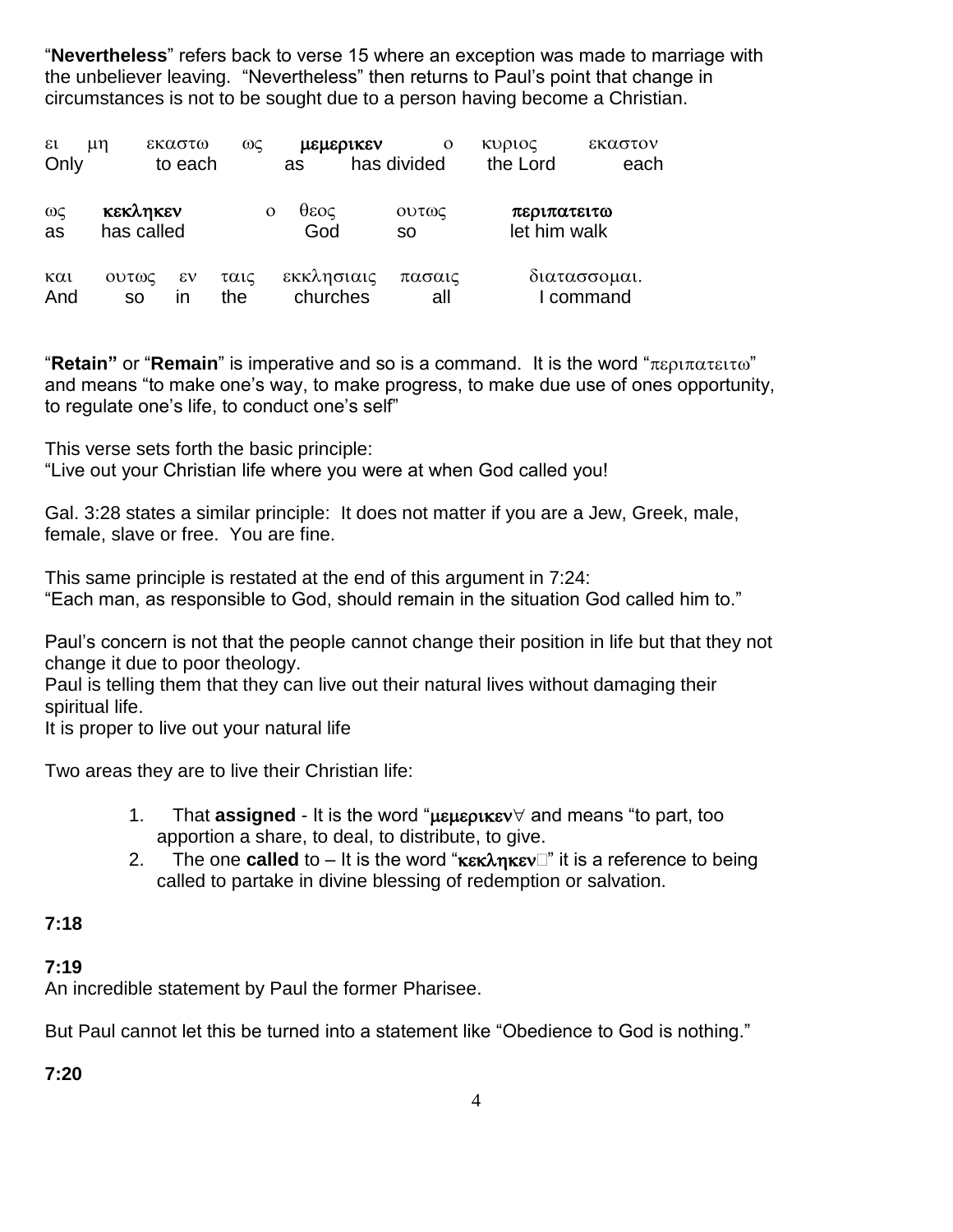"**Calling"** is **"He was Called"** is These are both the same root word

# **1 Corinthians 7:25-40**

This section is a response to a single issue.

The issue involves women who are betrothed (engaged in the ancient world) Verse 38 begins Paul's conclusion with "So then. . ."

It appears an ascetic view of marriage had infiltrated some of the believers in Corinth. It may be that some of the Corinthians taught that it was sinful for a single believing male or women to get married. In verses 28 and 36 Paul says:

- ". . . if a virgin marries **she has not sinned**."
- "if. . .he feels he ought to marry, he should do as he wants. **He is not sinning**. They should get married."

Paul's problem with teaching this is the **conflict between his two views**:

- 1. Celibacy is better and an easier position to serve God from (7:7; 7:35)
- 2. Paul completely disagrees with the ascetic position of restraining oneself from marriage in order to be spiritual that the Corinthians apparently held. (7:36; 7:38)

In 7:17-24 Paul tells believers to stay where and as they are when they are called by God to believe (point of salvation). These verses (7:25-40) deal with those who are **caught in the middle** of an engagement (a betrothal which is a legal document that ends in a marriage).

- 1. Should these people stay "engaged" the rest of their lives?
- 2. Should these people return to their single lives?
- 3. Should these people go ahead and finish the betrothal period and get married?

Paul basically says, "What do you want to do?"

Paul says staying single is better (7:38 and other places in chapter 7) which puts him in agreement with the Corinthians actions.

What Paul disagrees with the Corinthians about is their reason for remaining single. Paul disagrees with the Corinthian's theology that says a person can be more spiritual if they live an ascetic life and remain single.

This section is **void of the imperatives** unless they are restating something from verses 7:1-24 as in 7:27.

This section instead is filled with words and phrases like this:

- 1. "I give a judgment" 7:25
- 2. "I think" 7:36
- 3. "I want to spare you" 7:28
- 4. "I would like" 7:32
- 5. "I am saying this for your own good" 7:35
- 6. "He should do as he wants" 7:36
- 7. "this man also does the right thing." 7:37

## **Three parts of this argument:**